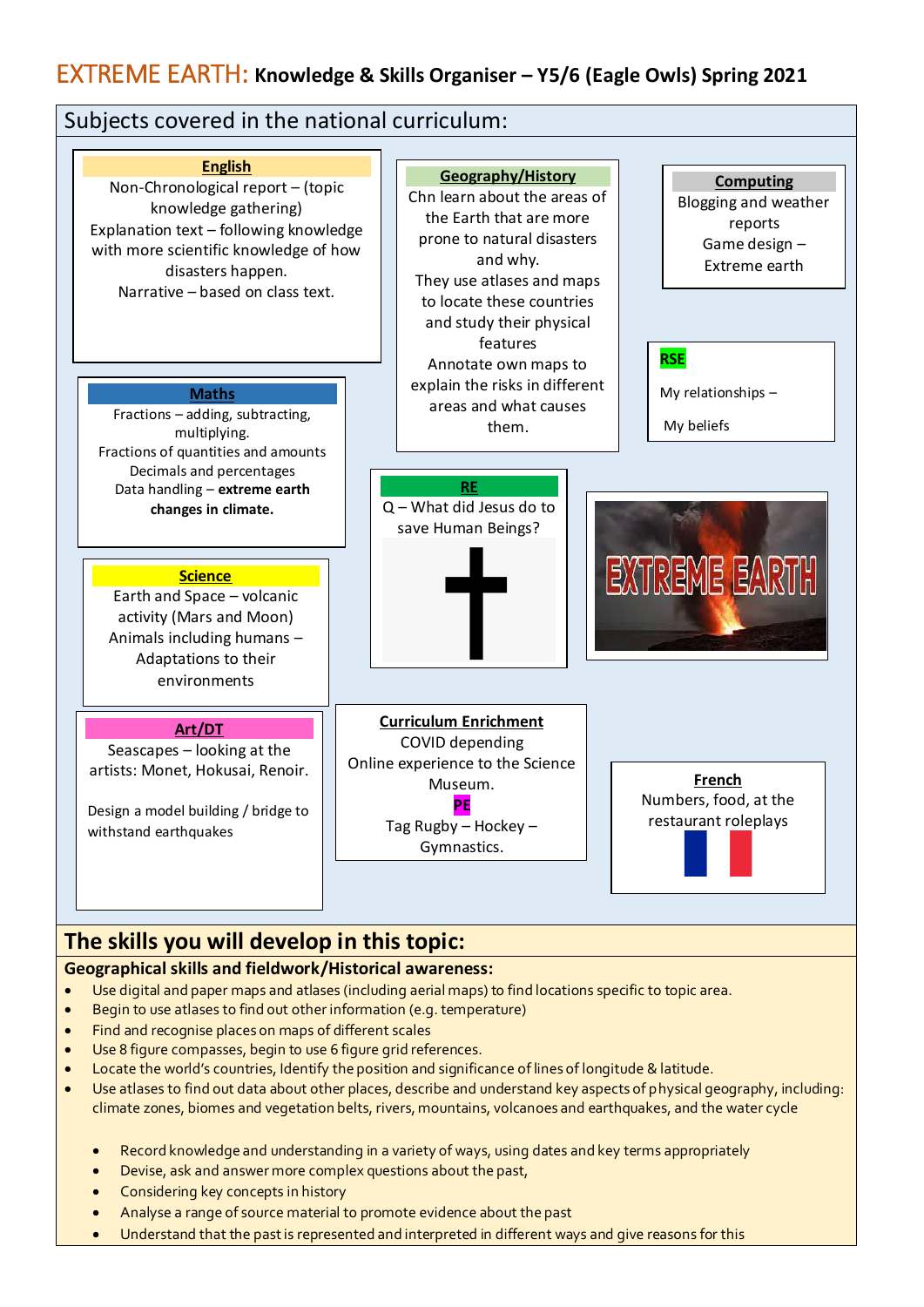- Begin to offer explanations about why people in the past acted as they did
- Show understanding of some of the similarities and differences between different periods, e.g. social, belief, local, individual
- Give reasons why some events, people or developments are seen as more significant than others

#### **Art:**

- Improve their mastery of art and design techniques including drawing, painting and sculpture with a range of materials (for example, pencil, charcoal, paint, clay).
- learn about different artists from around the world

Create sketch books to record their observations and use them to review and revisit ideas.

### **Design technology:**

- Select from and use a wider range of materials and components, including construction materials, according to their functional properties
- Select tools and equipment suitable for the task
- **•** Critically evaluate their work

### **Science:**

- plan different types of scientific enquiries to answer questions, including recognising and controlling variables where necessary
- take measurements, using a range of scientific equipment, with increasing accuracy and precision, taking repeat readings when appropriate
- identify scientific evidence that has been used to support or refute ideas or arguments
- report and present findings from enquiries, including conclusions, causal relationships and explanations of and degree of trust in results, in oral and written forms such as displays and other presentations
- use test results to make predictions to set up further comparative and fair tests
- recognise that some mechanisms including levers, pulleys and gears allow a smaller force to have a greater effect
- observing and raising questions about local animals and how they are adapted to their environment; comparing how some living things are adapted to survive in extreme conditions, for example, cactuses, penguins and camels. (They might analyse the advantages and disadvantages of specific adaptations, such as being on 2 feet rather than 4, having a long or a short beak, having gills or lungs, tendrils on climbing plants, brightly coloured and scented flowers).
- Using previous knowledge to understand natural phenomena on other planets in our solar system.

## **RE:** Discussion and reasoning, exploring ideas (philosophy), comparing and developing lines of enquiry (social human science), reflection.

#### **Computing:**

- Select, use and combine a variety of software (including internet services) on a range of digital devices to design and create a range of programs, systems and content that accomplish given goals, including collecting, analysing, evaluating and presenting data and information.
- Presentations: Pupils learn to write and deliver a presentation, incorporating a range of media.
- Sound and video: Pupils record and edit media to create a short sequence extended by editing the final product in using video editing software.
- Working with data: Pupils learn to search, sort and graph information.